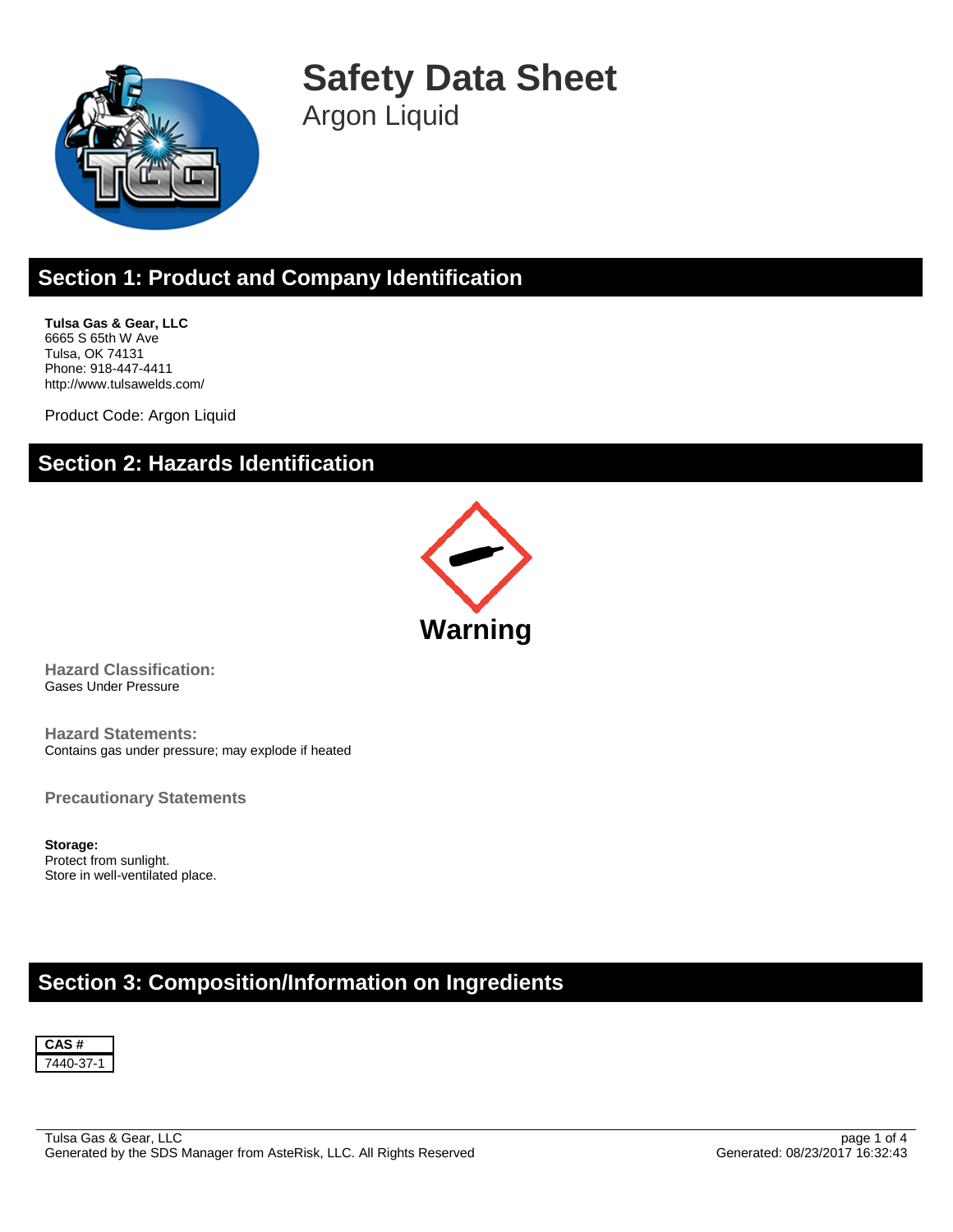| Chemical Substance   Chemical Family   Trade Names |                 |                                     |
|----------------------------------------------------|-----------------|-------------------------------------|
| ARGON, LIQUID                                      | Inorganic gases | ARGON; AR; Argon (cryogenic liquid) |

## **Section 4: First Aid Measures**

| <b>Skin Contact</b>                                                            | <b>Eve Contact</b>                     | Ingestion                              | <b>Inhalation</b>                                                                                                                                                                                                                 | Note to<br><b>Physicians</b>           |
|--------------------------------------------------------------------------------|----------------------------------------|----------------------------------------|-----------------------------------------------------------------------------------------------------------------------------------------------------------------------------------------------------------------------------------|----------------------------------------|
| Warm skin with warm<br>water not to exceed 105<br>degrees F (41 degrees<br>C). | Flush eyes<br>with plenty of<br>water. | Not applicable<br>route of<br>exposure | If adverse effects occur, remove to uncontaminated area. Give<br>artificial respiration if not breathing. If breathing is difficult,<br>oxygen should be administered by qualified personnel. Get<br>immediate medical attention. | For inhalation,<br>consider<br>oxygen. |

## **Section 5: Fire Fighting Measures**

| Suitable Extinguishing Media   Products of Combustion   Protection of Firefighters |                |     |
|------------------------------------------------------------------------------------|----------------|-----|
| Non-flammable gas                                                                  | Not applicable | N/A |
|                                                                                    |                | N/A |

# **Section 6: Accidental Release Measures**

| <b>Personal Precautions</b>                                                                                 | Environmental<br><b>Precautions</b> | <b>Methods for Containment</b>                  |
|-------------------------------------------------------------------------------------------------------------|-------------------------------------|-------------------------------------------------|
| Keep unnecessary people away, isolate hazard area and deny entry. Stay upwind<br>and keep out of low areas. | None known.                         | Stop leak if possible without<br>personal risk. |

| <b>Methods for Cleanup</b>                       | <b>Other Information</b> |
|--------------------------------------------------|--------------------------|
| Leaks may be detected by a soapy-water solution. |                          |

# **Section 7: Handling and Storage**

| Handling                                                                                                                                                                                                                                                                                                                                                                                                          | <b>Storage</b>                                                                                                                                                                                                                                                                                                                        |
|-------------------------------------------------------------------------------------------------------------------------------------------------------------------------------------------------------------------------------------------------------------------------------------------------------------------------------------------------------------------------------------------------------------------|---------------------------------------------------------------------------------------------------------------------------------------------------------------------------------------------------------------------------------------------------------------------------------------------------------------------------------------|
| Store and use with adequate ventilation. Firmly secure cylinders upright to<br>keep them from falling or being knocked over. Screw valve protection cap<br>firmly in place by hand. Store only where temperature will not exceed 125<br>degrees F (52 degrees C). Store full and empty cylinders separately. Use a<br>first-in, first-out inventory system to prevent storing full cylinders for long<br>periods. | Do not get liquid in eyes, on skin, or clothing. Protect cylinders<br>from damage. Use a suitable hand truck to move cylinders; do<br>not drag, roll, slide, or drop. Open valve slowly. Close cylinder<br>valve after each use; keep closed even when empty. If valve is<br>hard to open, discontinue use and contact your supplier. |

## **Section 8: Exposure Controls/Personal Protection**

### **Exposure Guidelines**

ACGIH (simple asphyxiant)

### **Engineering Controls**

Handle only in fully enclosed systems.

| <b>Eye Protection</b>     | <b>Skin Protection</b>       | <b>Respiratory Protection</b> |
|---------------------------|------------------------------|-------------------------------|
| Splash resistant goggles. | Wear insulated clothing. N/A |                               |

**General Hygiene considerations**

- **Avoid breathing vapor or mist**
- Avoid contact with eyes and skin
- Wash thoroughly after handling and before eating or drinking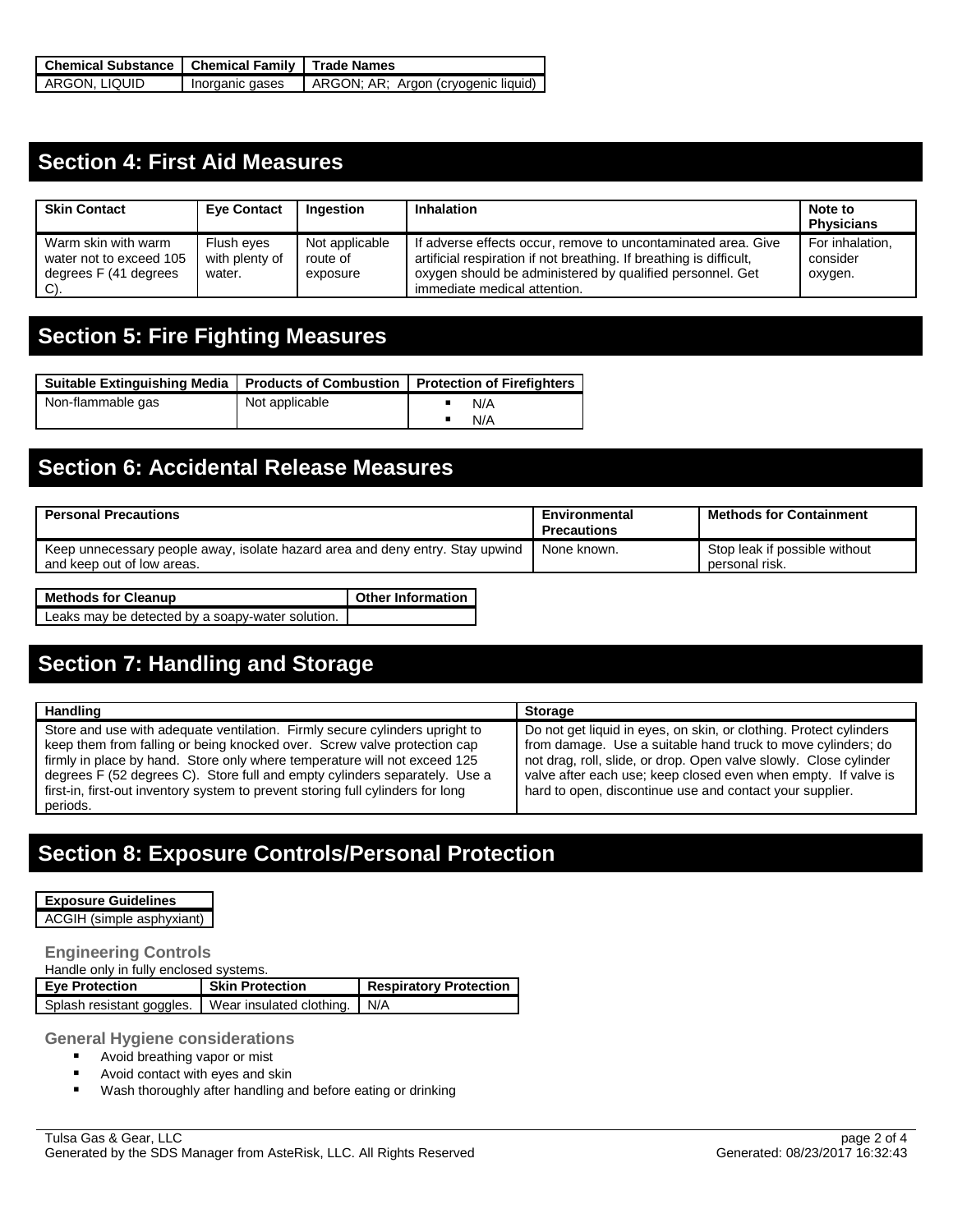## **Section 9: Physical and Chemical Properties**

| <b>Physical State</b> | Appearance | Color     | <b>Change in Appearance</b> I | <b>Physical Form</b> | Odor     | $\sf \tau$ aste |
|-----------------------|------------|-----------|-------------------------------|----------------------|----------|-----------------|
| Liauid                | Colorless  | Colorless | N/A                           | Liauid               | Odorless | 「asteless       |

| <b>Flash</b><br>Point | .<br><b>Flammability</b> | <b>Coefficient</b><br><b>Partition</b> | Autoianitior<br>⊺emperature | Limits<br>Explosive<br><b>Upper</b> | Limits<br><b>Explosive</b><br>_ower |
|-----------------------|--------------------------|----------------------------------------|-----------------------------|-------------------------------------|-------------------------------------|
| Not<br>: flammable    |                          |                                        | Nonflammable                | Nonflammable                        | Nonflammable                        |

| <b>Boiling</b><br><b>Point</b>    | Freezina<br>Point        | Vapor<br><b>Pressure</b> | Vapor<br><b>Density</b> | <b>Specific</b><br>Gravity | Water<br><b>Solubility</b> | рH                | Odor<br><b>Threshold</b> | <b>Evaporation</b><br>Rate | <b>Viscosity</b>   |
|-----------------------------------|--------------------------|--------------------------|-------------------------|----------------------------|----------------------------|-------------------|--------------------------|----------------------------|--------------------|
| $-303 F$<br>(-186<br>$\sim$<br>ات | $-308$ F $(-)$<br>189 C) | 500<br>mmHg @<br>$-190C$ | 1.38<br>(Air=1)         | Not<br>applicable          | $3.36\%$ @<br>20 C         | Not<br>applicable | Not<br>available         | Not<br>applicable          | 0.0225cP<br>@ 25 C |

| <b>Molecular</b><br>Weight | Molecular<br>Formula | Density      | Weight per<br><b>Gallon</b> | <b>Volatility by</b><br><b>Volume</b> | <b>Volatility</b> | <b>Solvent Solubility</b>    |
|----------------------------|----------------------|--------------|-----------------------------|---------------------------------------|-------------------|------------------------------|
| 39.948                     | AR                   | .784 g/L @ 0 | Not available               | 100%                                  | Not<br>applicable | Soluble: Organic<br>solvents |

## **Section 10: Stability and Reactivity**

| <b>Stability</b>                            | <b>Conditions to Avoid</b>                  | <b>Incompatible Materials</b> |
|---------------------------------------------|---------------------------------------------|-------------------------------|
| Stable at normal temperatures and pressure. | Stable at normal temperatures and pressure. | No data available.            |

| Hazardous Decomposition Products   Possibility of Hazardous Reactions |                      |
|-----------------------------------------------------------------------|----------------------|
| No data available.                                                    | Will not polymerize. |

# **Section 11: Toxicology Information**

#### **Acute Effects**

| Oral LD50   | Dermal<br>∟D50 | Inhalation                                                                                                     |
|-------------|----------------|----------------------------------------------------------------------------------------------------------------|
| Not         | Not            | Nausea, vomiting, difficulty breathing, irregular heartbeat, headache, dizziness, disorientation, mood swings, |
| established | established    | tingling sensation, loss of coordination, suffocation, convulsions, unconsciousness, coma                      |

|           | Eye Irritation   Skin Irritation   Sensitization |                                  |
|-----------|--------------------------------------------------|----------------------------------|
| Frostbite | Frostbite                                        | ASPHYXIANT, difficulty breathing |

#### **Chronic Effects**

| <b>Carcinogenicity   Mutagenicity</b> |                                   | Reproductive Effects   Developmental Effects |
|---------------------------------------|-----------------------------------|----------------------------------------------|
| Not established                       | Not established I Not established | No data                                      |

# **Section 12: Ecological Information**

#### **Fate and Transport**

| Eco toxicity                         | Persistence / Degradability | <b>Bioaccumulation / Accumulation</b> | <b>Mobility in Environment</b> |
|--------------------------------------|-----------------------------|---------------------------------------|--------------------------------|
| Fish toxicity: Not available         | Not available               | Not available                         | Not available                  |
| Invertibrate toxicity: Not available |                             |                                       |                                |
| Algal toxicity: Not available        |                             |                                       |                                |
| Phyto toxicity: Not available        |                             |                                       |                                |
| Other toxicity: Not available        |                             |                                       |                                |

# **Section 13: Disposal Considerations**

Dispose in accordance with all applicable regulations.